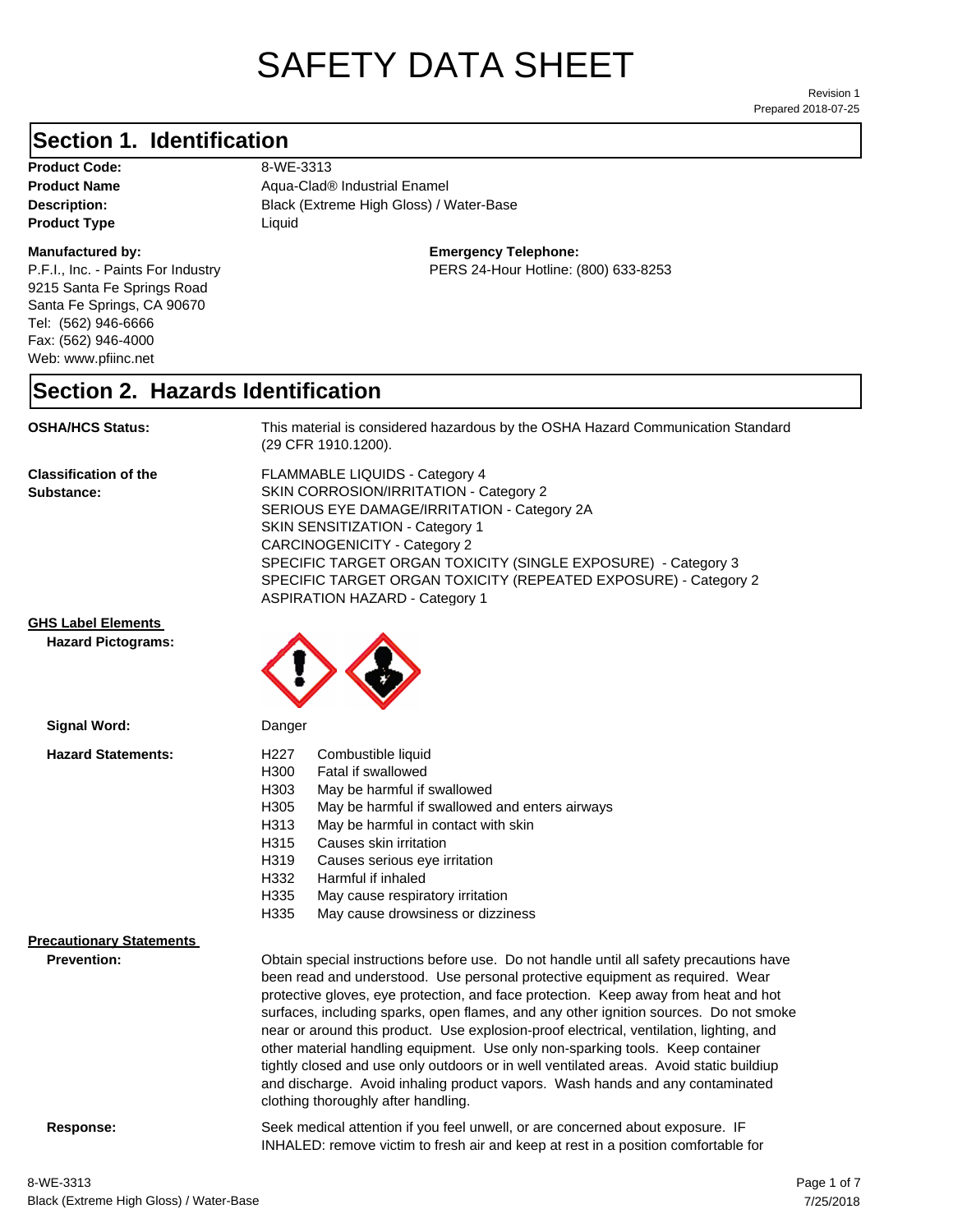| Storage & Disposal:                         | breathing. IF SWALLOWED: contact a poison control center or physician immediately.<br>Do not induce vomiting. IN CASE OF SKIN OR HAIR CONTACT: remove all<br>contaminated clothing, and wash skin with soap and water. If irritation or rash occurs,<br>get medical attention. IF IN EYES: rinse with copious amounts of water for several<br>minutes. Remove contact lenses, if present and easy to do so. If eye irritation persists,<br>seek medical attention.<br>Store in a locked and secure environment. Store in a cool, well ventilated area away<br>from direct sunlight and heat. Dispose of contents and container in accordance with all<br>local, regional, state, and federal regulations.                                                                                                                                                                                                                                                                                                                |
|---------------------------------------------|--------------------------------------------------------------------------------------------------------------------------------------------------------------------------------------------------------------------------------------------------------------------------------------------------------------------------------------------------------------------------------------------------------------------------------------------------------------------------------------------------------------------------------------------------------------------------------------------------------------------------------------------------------------------------------------------------------------------------------------------------------------------------------------------------------------------------------------------------------------------------------------------------------------------------------------------------------------------------------------------------------------------------|
| <b>Supplemental Label</b><br>Elements:      | Ensure adequate ventilation at all times when using this product and when sanding the<br>dried film. Wear an appropriate, NIOSH approved particulate respirator. Follow all<br>respirator manufacturer's directions for proper use. Abrading or sanding this product's<br>dried film may release crystalline silica which has been shown to cause lung damage<br>and may cause cancer following long term exposure. Rags, sandpaper, steel wool,<br>and other abrading materials or waste containing this product may spontaneously<br>combust when improperly disposed of. Product contains solvents which can cause<br>permanent brain and nervous system damage. Intentional misuse by concentrating<br>and inhaling the contents of this product can be harmful or fatal. Do not transfer<br>contents to another container.<br>PROPOSITION 65 WARNING: this product contains chemicals known to the State of<br>California to cause cancer and birth defects or other reproductive harm.<br>FOR INDUSTRIAL USE ONLY. |
| <b>Hazards not otherwise</b><br>classified: | None known.                                                                                                                                                                                                                                                                                                                                                                                                                                                                                                                                                                                                                                                                                                                                                                                                                                                                                                                                                                                                              |

## **Section 3. Composition/Information on Ingredients**

#### Chemical Name / CAS No

Ethylene Glycol Monobutyl Ether 111-76-2 10 to 20% Vapor Pressure: .11 kPa

### **Section 4. First Aid Measures**

| <b>Description of First Aid Measures</b> |                                                                                                                                                                                                                                                                                                                                                                                                                                                                                                                                                                                                                                                                                                                                                                                                                        |
|------------------------------------------|------------------------------------------------------------------------------------------------------------------------------------------------------------------------------------------------------------------------------------------------------------------------------------------------------------------------------------------------------------------------------------------------------------------------------------------------------------------------------------------------------------------------------------------------------------------------------------------------------------------------------------------------------------------------------------------------------------------------------------------------------------------------------------------------------------------------|
| <b>Eye Contact:</b>                      | Immediately flush eyes with copious amounts of water. Remove any contact lenses.<br>Rinse for at least 10 minutes. Get medical attention. Chemical burns must be treated<br>promptly by a physician.                                                                                                                                                                                                                                                                                                                                                                                                                                                                                                                                                                                                                   |
| Inhalation:                              | Remove victim to fresh air and maintain in a rest position comfortable for breathing. If<br>fumes are still present, all rescuers should wear appropriate respirators. If victim<br>exhibits irregular breathing, trained personnel should provide artificial respiration or<br>oxygen. Mouth-to-mouth resuscitation may be dangerous. If necessary, contact a<br>poison control center or physician immediately. If victim is unconscious, place in a<br>recovery position and seek medical help immediately. Maintain an open airway for the<br>victim.                                                                                                                                                                                                                                                              |
| <b>Skin Contact:</b>                     | Wash affected areas with soap and water. Remove contaminated clothing and shoes.<br>Continue to rinse the affected area for at least ten minutes. Get medical attention if<br>discomfort continues. Avoid further exposure in the event of any symptoms or<br>complaints.                                                                                                                                                                                                                                                                                                                                                                                                                                                                                                                                              |
| Ingestion:                               | If product is ingested, contact a poison control center or a physician immediately. Do<br>not induce vomitting. Rinse mouth with water and remove dentures, if any. Remove<br>victim to fresh air and keep at rest in a comfortable position to facilitate breathing. If<br>the victim is conscious and the product has been swallowed, provide small quantities of<br>water to drink. Cease if the victim feels sick, as vomitting may be dangerous.<br>Aspiration hazard if swallowed. This product can enter the lungs and cause damage.<br>If vomitting occurs, the head should be kept low so that vomit does not enter the lungs.<br>Never administer anything by mouth to an unconscious person. If unconscious, place<br>in a recovery position while medical attention is sought. Maintain an open airway for |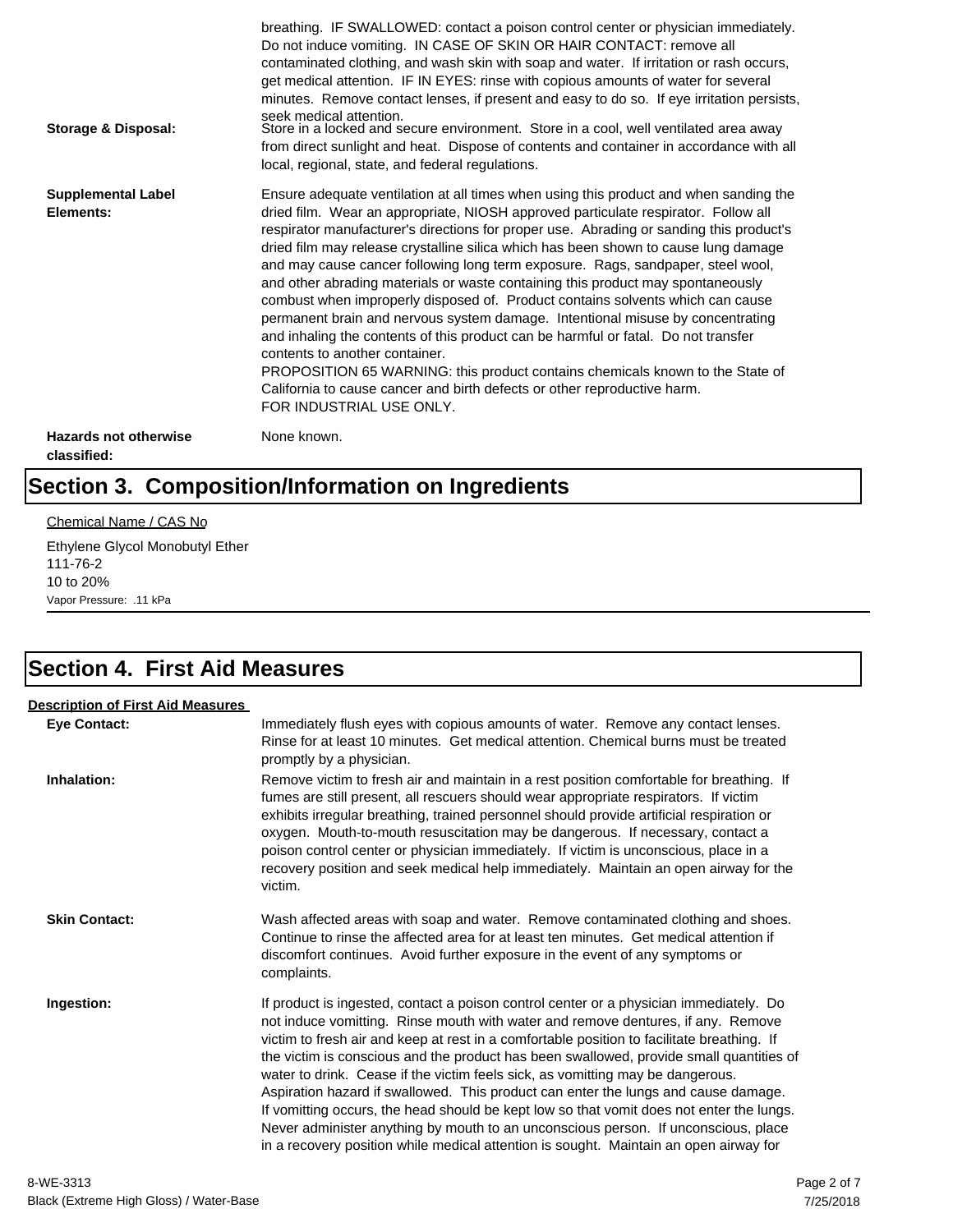|                                                              | the victim.                                                                                                                                                                                                                                                                                                                                                  |  |  |
|--------------------------------------------------------------|--------------------------------------------------------------------------------------------------------------------------------------------------------------------------------------------------------------------------------------------------------------------------------------------------------------------------------------------------------------|--|--|
| <b>Potential Acute Health Effects</b><br><b>Eye Contact:</b> | Causes serious eye irritation.                                                                                                                                                                                                                                                                                                                               |  |  |
| Inhalation:                                                  | Can cause central nervous system depression. May cause drowsiness and dizziness<br>as well as respiratory irritation.                                                                                                                                                                                                                                        |  |  |
| <b>Skin Contact:</b>                                         | Causes skin irritation. May cause an allergic skin reaction.                                                                                                                                                                                                                                                                                                 |  |  |
| Ingestion:                                                   | Can cause central nervous system depression. May be fatal if swallowed and allowed<br>to enter airways. Irritating to mouth, throat and stomach.                                                                                                                                                                                                             |  |  |
| <b>Over-Exposure Signs &amp; Symptoms</b>                    |                                                                                                                                                                                                                                                                                                                                                              |  |  |
| <b>Eye Contact:</b>                                          | Adverse symptoms may include: pain or irritation, watering, redness.                                                                                                                                                                                                                                                                                         |  |  |
| Inhalation:                                                  | Adverse symptoms may include: respiratory tract irritation, coughing, nausea or<br>vomiting, headache, drowsiness or fatigue, dizziness or vertigo, unconsciousness.                                                                                                                                                                                         |  |  |
| <b>Skin Contact:</b>                                         | Adverse symptoms may include: irritation, redness.                                                                                                                                                                                                                                                                                                           |  |  |
| Ingestion:                                                   | Adverse symptoms may include: nausea, vomiting.                                                                                                                                                                                                                                                                                                              |  |  |
|                                                              | Indication of immediate medical attention and special treatment needed                                                                                                                                                                                                                                                                                       |  |  |
| <b>Notes to Physician:</b>                                   | Treat symptomatically. Contact poison treatment specialists if large quantities have<br>been ingested or inhaled.                                                                                                                                                                                                                                            |  |  |
| <b>Specific Treatments:</b>                                  | None specified.                                                                                                                                                                                                                                                                                                                                              |  |  |
| <b>Protection of First Aid</b><br><b>Providers:</b>          | No action should be taken involving any personal risk or without proper training. If<br>fumes are still present, rescuers should wear appropriate respirators or a self<br>contained breathing apparatus. Mouth-to-mouth resuscitation may be dangerous for<br>the first aid provider. Wash all contaminated clothing with soap and water before<br>removal. |  |  |

## **Section 5. Fire Fighting Measures**

| <u>Extinquishing Media</u>                        |                                                                                                                                                                                                                                                                                                                                                                              |
|---------------------------------------------------|------------------------------------------------------------------------------------------------------------------------------------------------------------------------------------------------------------------------------------------------------------------------------------------------------------------------------------------------------------------------------|
| Suitable Media:                                   | Dry chemical, CO2, water spray (fog), foam, dry sand.                                                                                                                                                                                                                                                                                                                        |
| Unsuitable Media:                                 | Do not use water jet.                                                                                                                                                                                                                                                                                                                                                        |
| <b>Specific Hazards:</b>                          | Combustible liquid. Closed containers may explode when exposed to extreme heat as<br>a result of buildup of steam. Keep containers tightly closed and isolate from heat,<br>electrical equipment, sparks, and open flames. No unusual fire or explosion hazards<br>noted.                                                                                                    |
| <b>Special Firefighting</b><br><b>Procedures:</b> | Water may be used to cool closed containers to prevent pressure buildup and possible<br>autoignition or explosion. Evacuate area and fight fire from safe distance. Containers<br>may explode when heated. Firefighters should wear appropriate protective equipment<br>and self-contained breathing apparatus with a full face-piece operated in positive<br>pressure mode. |

## **Section 6. Accidental Release Measures**

| <b>Environmental Precautions:</b>                               | Avoid dispersal of spilled material and runoff from contacting soil, waterways, drains,<br>and sewers. Inform the relevant authorities if the product has caused environmental<br>pollution.                                                                                                                                                                                                              |  |
|-----------------------------------------------------------------|-----------------------------------------------------------------------------------------------------------------------------------------------------------------------------------------------------------------------------------------------------------------------------------------------------------------------------------------------------------------------------------------------------------|--|
| <b>Steps to be Taken if Material</b><br>is Released or Spilled: | Contain spilled liquid with sand or earth. Do not use combustible materials such as<br>sawdust. Eliminate all ignition sources and use explosion-proof equipment. Place<br>material in a container and dispose of according to local, regional, state, and federal<br>regulations. Ventilate area and remove product with inert absorbent and non-sparking<br>tools. Do not incinerate closed containers. |  |
| <b>Small Spills:</b>                                            | Stop leak if doing so can be done without risk. Remove containers from spill area.<br>Use non-sparking tools. Dilute with water and mop up if water-soluble. If not<br>water-soluble, absorb with inert dry material and place in appropriate waste container.<br>Dispose of via a licensed waste disposal contractor.                                                                                    |  |
| Large Spills:                                                   | Stop leak if doing so can be done without risk. Remove containers from spill area.<br>Use non-sparking tools. Approach the release from upwind. Prevent entry into                                                                                                                                                                                                                                        |  |
| 0.1117.0010                                                     |                                                                                                                                                                                                                                                                                                                                                                                                           |  |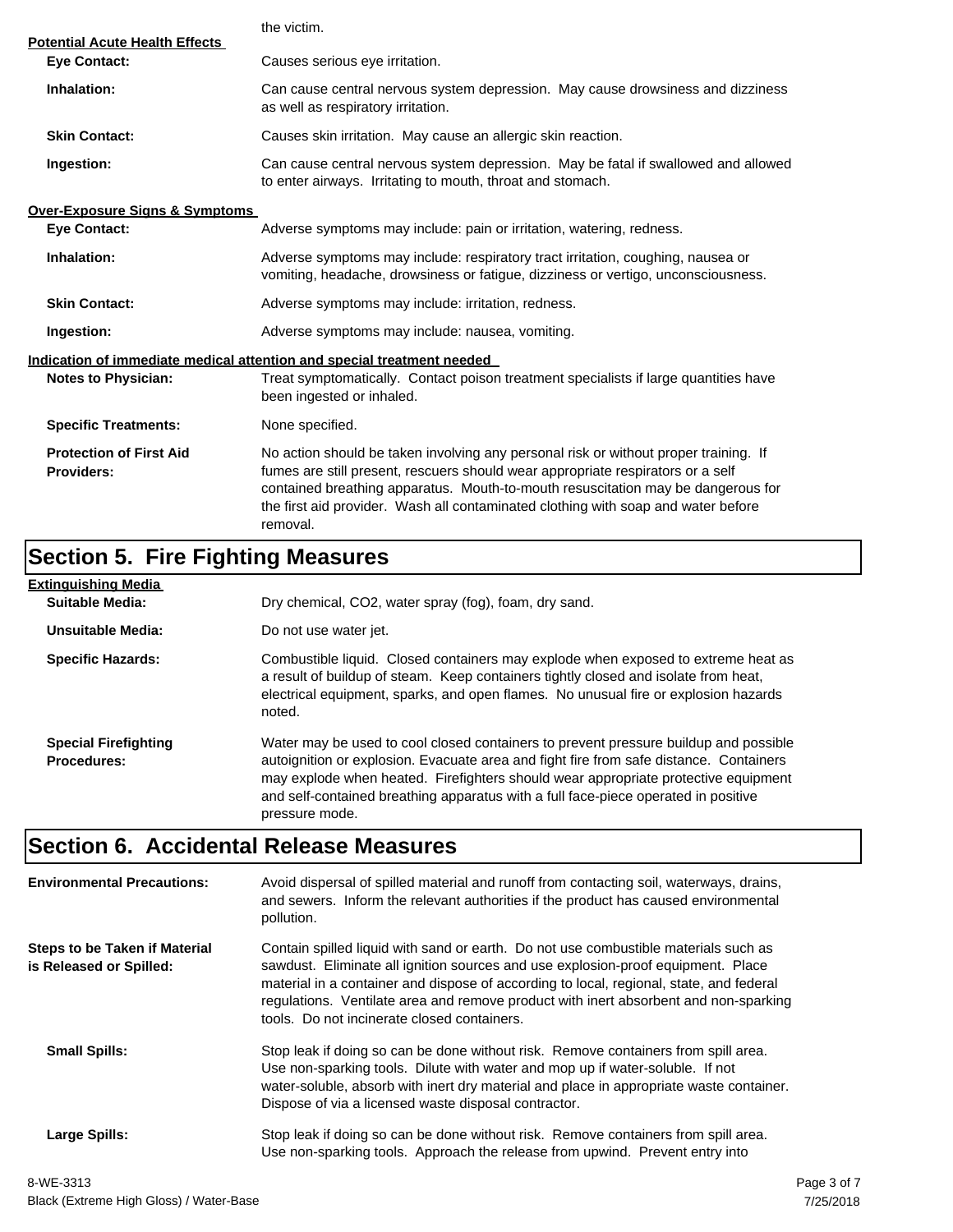sewers, waterways, basements, or confined areas. Wash spillages into an effluent treatment plant or proceed as follows: contain and collect spillage with inert absorbent materials and place in a container for disposal according to local regulations. Dispose of via a licensed waste disposal contractor. See Section 1 for emergency contact information and Section 13 for waste disposal.

## **Section 7. Handling and Storage**

| Handling: | Wash thoroughly after handling. Eating, drinking, and smoking should be prohibited in<br>areas where this material is handled, stored, and processed. Wash hands and face<br>before eating or drinking. Remove contaminated clothing and launder before reuse.<br>Use only with adequate ventilation. Follow all SDS and label precautions even after<br>container is emptied, as it may retain product residues. Avoid breathing fumes, vapors,<br>or mist. Avoid contact with eyes, skin, and clothing. |
|-----------|-----------------------------------------------------------------------------------------------------------------------------------------------------------------------------------------------------------------------------------------------------------------------------------------------------------------------------------------------------------------------------------------------------------------------------------------------------------------------------------------------------------|
| Storage:  | Store in a dry, cool, well ventilated place. Keep container tightly closed while not in<br>use. Isolate from heat, electrical equipment, sparks, and open flame. Do not store<br>above 120 degrees Fahrenheit. Protect from heat, moisture, and foreign materials.                                                                                                                                                                                                                                        |

#### **Section 8. Exposure Controls/Personal Protection**

| Chemical Name / CAS No<br>Ethylene Glycol Monobutyl<br>Ether<br>111-76-2<br>10 to 20%<br>Vapor Pressure: .11 kPa<br><b>Engineering Controls:</b> | <b>OSHA Exposure Limits</b><br>50 ppm<br>Use process enclosures, local exhaust ventilation, or other engineering controls to<br>keep worker exposure to airborne contaminants below any recommended or statutory<br>limits. The engineering controls also need to keep gas, vapor, or dust concentrations<br>below any lower explosive limits. Use explosion-proof ventilation equipment.                                                                                                                                                                                                                                                                                                                                                                                                                             | <b>ACGIH Exposure Limits</b><br>20 ppm | <b>Other Exposure Limits</b> |
|--------------------------------------------------------------------------------------------------------------------------------------------------|-----------------------------------------------------------------------------------------------------------------------------------------------------------------------------------------------------------------------------------------------------------------------------------------------------------------------------------------------------------------------------------------------------------------------------------------------------------------------------------------------------------------------------------------------------------------------------------------------------------------------------------------------------------------------------------------------------------------------------------------------------------------------------------------------------------------------|----------------------------------------|------------------------------|
| <b>Environmental Controls:</b>                                                                                                                   | Emissions from ventilation or work process equipment should be checked to ensure<br>they comply with the requirements of environmental protection legislation. In some<br>cases, fume scrubbers, filters, and other engineering modifications to the process<br>equipment may be required to reduce emissions to acceptable levels.                                                                                                                                                                                                                                                                                                                                                                                                                                                                                   |                                        |                              |
| <b>Respiratory Protection:</b>                                                                                                                   | Use a properly fitted, air-purifying or air-fed respirator complying with an approved<br>standard if a risk assessment indicates this is necessary. Respiratory protection<br>programs that meet OSHA 1910.134 and ANSI Z88.2 requirements must be followed<br>when workplace conditions warrant a respirator's use. A NIOSH/MSHA approved<br>respirator with an organic vapor cartridge may be permissible under circumstances<br>where airborne concentrations are expected to exceed exposure limits. Protection<br>provided by air purifying respirators is limited. Use a positive pressure, air supplied<br>respirator if there is any potential for an uncontrolled release, exposure levels are not<br>known, or in any circumstances where air purifying respirators may not provide<br>adequate protection. |                                        |                              |
| <b>Skin Protection:</b>                                                                                                                          | Use impervious, chemical resistant gloves to prevent prolonged skin contact and<br>absorption of material through the skin. Nitrile or neoprene gloves may afford<br>adequate protection. Personal protective equipment for the body should be selected<br>based on the task being performed and the risks involved, and should be approved by<br>a specialist before handling this product. Where there is a risk of ignition from static<br>electricity, wear anti-static protective clothing. For best protection, the clothing should<br>include anti-static boots, gloves, and overalls. Appropriate footwear should always be<br>used.                                                                                                                                                                          |                                        |                              |
| <b>Eye Protection:</b>                                                                                                                           | Safety eyewear, such as splash goggles or a full face shield, should be worn at all<br>times to protect against splashes of liquids.                                                                                                                                                                                                                                                                                                                                                                                                                                                                                                                                                                                                                                                                                  |                                        |                              |
| <b>Hygienic Measures:</b>                                                                                                                        | Wash thoroughly with soap and water before eating, drinking, or smoking. Remove<br>contaminated clothing immediately and launder before reuse.                                                                                                                                                                                                                                                                                                                                                                                                                                                                                                                                                                                                                                                                        |                                        |                              |

#### **Section 9. Physical and Chemical Properties**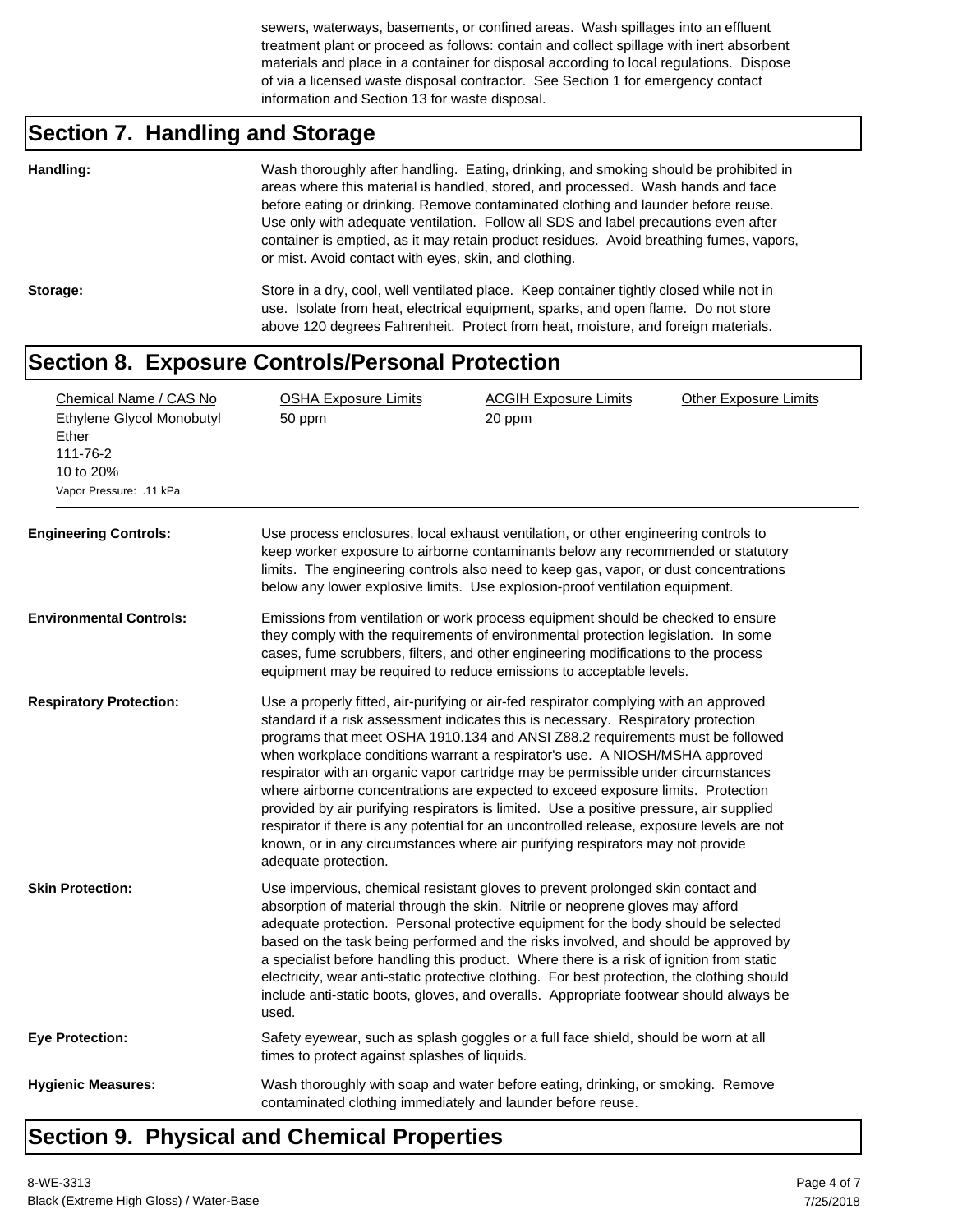| Physical State:           | Liquid                      |
|---------------------------|-----------------------------|
| Odor:                     | Solvent odor                |
|                           |                             |
| Vapor Density             | Heavier than air            |
| Vapor Density             | 3.96                        |
| Vapor Pressure            | 7 mmHg                      |
| Evaporation Rate          | Slower than ether           |
| Boiling Point             | 171 C                       |
| Specific Gravity (SG)     | 1.090                       |
| Material VOC (Lb / Gal)   | 1.42                        |
| Material VOC $(g / L)$    | 170.65                      |
| Coating VOC (Lb/Gal)      | 2.83                        |
| Coating VOC (g/L)         | 339.59                      |
| Flash Point:              | 61 Celsius (142 Fahrenheit) |
| Autoignition:             | Not available               |
| LEL:                      | $1.1\%$                     |
| UEL:                      | 10.6%                       |
| Partition Coefficient.    | Not available               |
| n-octanol/water:          |                             |
| Auto-ignition temperature | Not available               |
|                           |                             |

#### **Section 10. Stability and Reactivity**

| <b>Conditions to Avoid:</b>      | Avoid temperatures above 120 degrees Fahrenheit. Avoid all possible sources of<br>ignition. Do not pressurize, cut, weld, braze, drill, or expose containers to heat. Do not<br>allow vapor to accumulate in low or confined areas. Avoid contact with strong acid and<br>strong bases. |
|----------------------------------|-----------------------------------------------------------------------------------------------------------------------------------------------------------------------------------------------------------------------------------------------------------------------------------------|
| Incompatibility:                 | Incompatible with strong oxidizing agents.                                                                                                                                                                                                                                              |
| <b>Hazardous Decomposition:</b>  | By open flame, carbon monoxide and carbon dioxide. When heated to decomposition,<br>product emits acrid smoke and irritating fumes. Contains solvents which may form<br>carbon monoxide, carbon dioxide, and formaldehyde.                                                              |
| <b>Hazardous Polymerization:</b> | Will not occur under normal conditions.                                                                                                                                                                                                                                                 |
| Stability:                       | The product is stable.                                                                                                                                                                                                                                                                  |

#### **Section 11. Toxicological Information**

#### **Eye Contact: Skin Contact:** Prolonged or repeated skin contact may cause irritation. Allergic reactions are possible. **Inhalation:** Harmful if inhaled. High gas, vapor, mist, or dust concentrations may be harmful if inhaled. Avoid breathing fumes, spray, vapors, or mist. May cause headaches and dizziness. High vapor concentrations are irritating to the eyes, nose, throat, and lungs. Prolonged or excessive inhalation may cause respiratory tract irritation. **Ingestion:** Harmful or fatal if swallowed. Aspiration hazard if swallowed; can enter lungs and cause damage. **Chronic Hazards:** High concentrations may lead to central nervous system effects (drowsiness, dizziness, nausea, headaches, paralysis, burred vision) and damage. Reports have associated repeated and prolonged occupational overexposure to solvents with permanent brain and nervous system damage. Contains carbon black pigment. Chronic inflammation, lung fibrosis, and lung tumors have been observed in experimental tests involving rats exposed to excessive concentrations of carbon black and several insoluble dust particles for long periods of time. Tumors have not been observed in other species under similar circumstances. Epidemiological studies of North American workers show no evidence of clinically significant negative health **Effects of Over-Exposure** Causes serious eye irritation.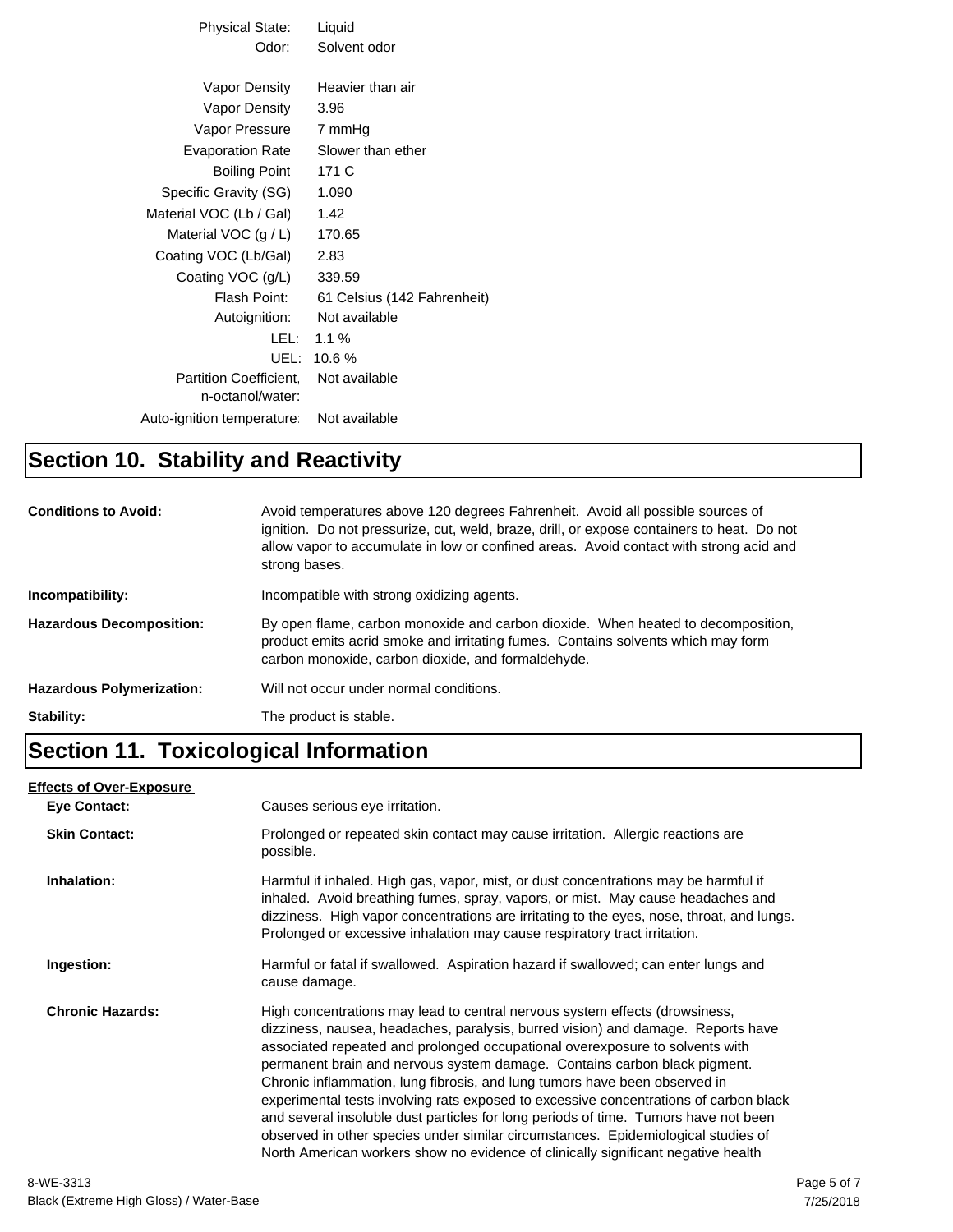|                                 | effects from occupational exposure to carbon black. Carbon black is listed as a Group<br>2B - Possibly Carcinogenic to Humans, by IARC and is proposed to be listed as A4 -<br>Not Classified as a Human Carcinogen by the American Conference of Governmental<br>Industrial Hygienists. Significant exposure is unlikely during typical application of this<br>product by roller or brush. Risk of overexposure depends on the duration and level of<br>exposure to dust from such processes as repeated sanding of dried surfaces, or<br>inhalation of spray mist, and the actual concentration of carbon black in the product<br>formula.                                                                                                        |
|---------------------------------|-----------------------------------------------------------------------------------------------------------------------------------------------------------------------------------------------------------------------------------------------------------------------------------------------------------------------------------------------------------------------------------------------------------------------------------------------------------------------------------------------------------------------------------------------------------------------------------------------------------------------------------------------------------------------------------------------------------------------------------------------------|
| <b>Primary Routes of Entry:</b> | Product contains titanium dioxide, which is listed as a Group 2B - Possibly<br>Carcinogenic to Humans by IARC. No significant exposure to titanium dioxide is<br>anticipated while using this product, in which titanium dioxide is bound to other<br>materials including resin and other pigments, during brush or rolling application.<br>Overexposure risks depend on duration and level of exposure to dust, such as from<br>repeated sanding of this product's dried film, or inhalation of spray mist, and the actual<br>concentration of titanium dioxide in the product formula. For additional information,<br>refer to IARC Monograph, Volume 93, 2010.<br>Eye contact, ingestion, inhalation, absorption through the skin, skin contact. |
| <b>Acute Toxicity Values:</b>   | Acute effects of this product have not been tested. Available data on individual<br>components, if any, will be listed below.                                                                                                                                                                                                                                                                                                                                                                                                                                                                                                                                                                                                                       |

#### **Section 12. Ecological Information**

| Product is a mixture of listed components.<br><b>Ecological Information:</b> |  |
|------------------------------------------------------------------------------|--|
|------------------------------------------------------------------------------|--|

#### **Section 13. Disposal Information**

**Disposal Considerations:** The generation of waste should be avoided or minimized wherever possible. Disposal of this product, solutions, and any by-products should at all times comply with relevant environmental protection regulations and waste disposal regulations, in addition to any local or regional restrictions which may be in effect. Surplus and non-recyclable products should be disposed of via a licensed waste disposal contractor. Waste should not be disposed of untreated to the sewer unless fully compliant with the requirements of all authorities with jurisdiction. Waste packaging should be recycled whenever possible. Incineration or landfill should only be considered when recycling is not feasible. Take care when handling empty containers as they may retain some residual product. Vapor from residue may create a flammable or explosive atmosphere within the used container. Do not expose empty containers to heat or sparks, and do not weld, cut, or grind used containers unless they have been thoroughly cleaned. Avoid contact of spilled material with soil, waterways, drains, and sewer systems.

#### **Section 14. Transport Information**

|                                | Domestic (US DOT)                                                                                                                                                                                                                                                                                  | <b>International (IMDG)</b> | Air (IATA)    | Canada (TDG)  |
|--------------------------------|----------------------------------------------------------------------------------------------------------------------------------------------------------------------------------------------------------------------------------------------------------------------------------------------------|-----------------------------|---------------|---------------|
| <b>UN Number:</b>              | Not Regulated                                                                                                                                                                                                                                                                                      | Not Regulated               | Not Regulated | Not Regulated |
| <b>UN Shipping Name:</b>       |                                                                                                                                                                                                                                                                                                    |                             |               |               |
| <b>Hazard Class:</b>           | $\overline{\phantom{0}}$                                                                                                                                                                                                                                                                           | $\overline{\phantom{a}}$    |               | -             |
| <b>Packing Group:</b>          |                                                                                                                                                                                                                                                                                                    |                             |               | -             |
| <b>Limited Quantity:</b>       |                                                                                                                                                                                                                                                                                                    | $\overline{\phantom{a}}$    |               | -             |
| <b>Special Considerations:</b> | The presence of a shipping description for a particular mode of transport does not<br>indicate that the product is packaged suitably for that mode of transport. All packaging<br>rende and the second contract of the second contract of the second contract of the second contract of the second |                             |               |               |

should be reviewed for suitability prior to shipment, so that compliance with applicable regulations can be ensured. Compliance with all applicable regulations is the sole responsibility of the person offering the product for transport. Persons loading and unloading dangerous goods should be trained in all the risks associated with the substances at hand, and on all actions to be taken in case of an emergency situation.